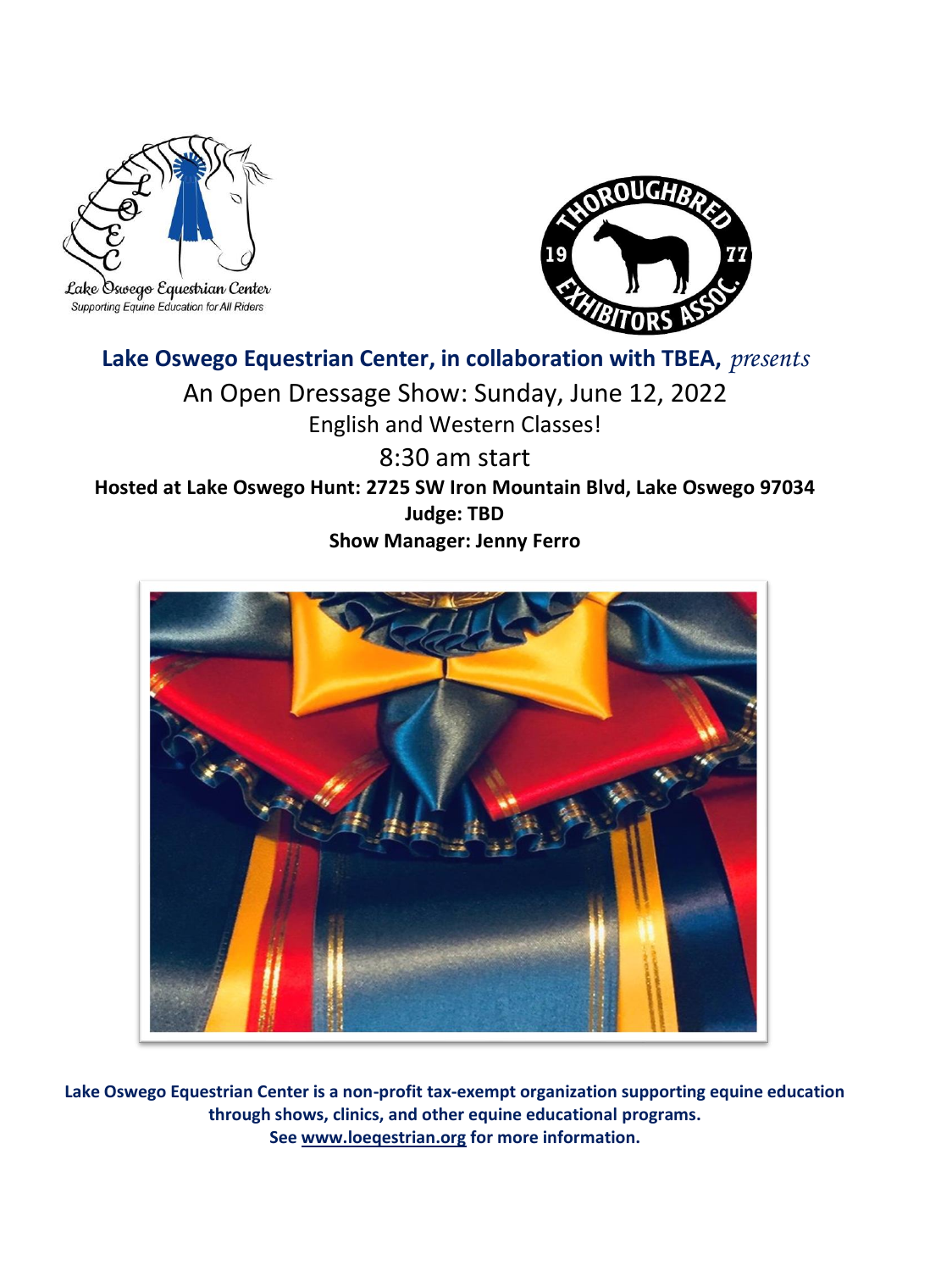#### **Dressage Show: Sunday, June 12, 2022 at Lake Oswego Hunt Ribbons to 5th place. Prizes for 1 st place. Champion and Reserve for all Divisions. Youth and Adult Divisions! Entries due June 7, 2022.**

Note: Space is limited in this show to keep it to a reasonable length. Riders may be limited to two rides if space does not allow for more. Register early to secure your spot! Stalls are limited, please contact show manager right away to reserve a stall.

\$30 per test:

- 1. Intro Dressage Test A
- 2. Intro Dressage Test B
- 3. Intro Dressage Test C
- 4. Intro Dressage TB/Half TB Test of Choice, sponsored by TBEA
- 5. Training Level Test 1
- 6. Training Level Test 2
- 7. Training Level Test 3
- 8. Training Level TB/Half TB Test of Choice, sponsored by TBEA
- 9. First Level Test 1
- 10. First Level Test 2
- 11. First Level Test 3
- 12. First Level TB/Half TB Test of Choice, sponsored by TBEA
- 13. Second Level Test of Choice
- 14. Prix Caprilli Intro
- 15. Prix Caprilli Training
- 16. Western Dressage: WDAA Basic Level Test of Choice NEW!
- 17. Western Dressage: WDAA Level 1 Test of Choice NEW!

Ride times will be posted on the \*LOEC Facebook page and emailed to riders on June 10<sup>th</sup>. All rides will take place in the indoor arena. Warm up for early classes open at 7:30 am; warmup allowed between classes. \*https://www.facebook.com/LakeOswegoEquestrian

**COVID Safety: While masks are no longer required, we do request that all riders and guests practice social distancing and hand sanitizing practices. We may also limit the number of people in the indoor areas (show office, clubroom, and restrooms). We request that anyone coming to the show self-monitor for temperature 24 hours before, during and 24 hours after the show. Please notify the show manager if an attendee exhibits any symptoms. If circumstances change, we will update this information prior to show time.**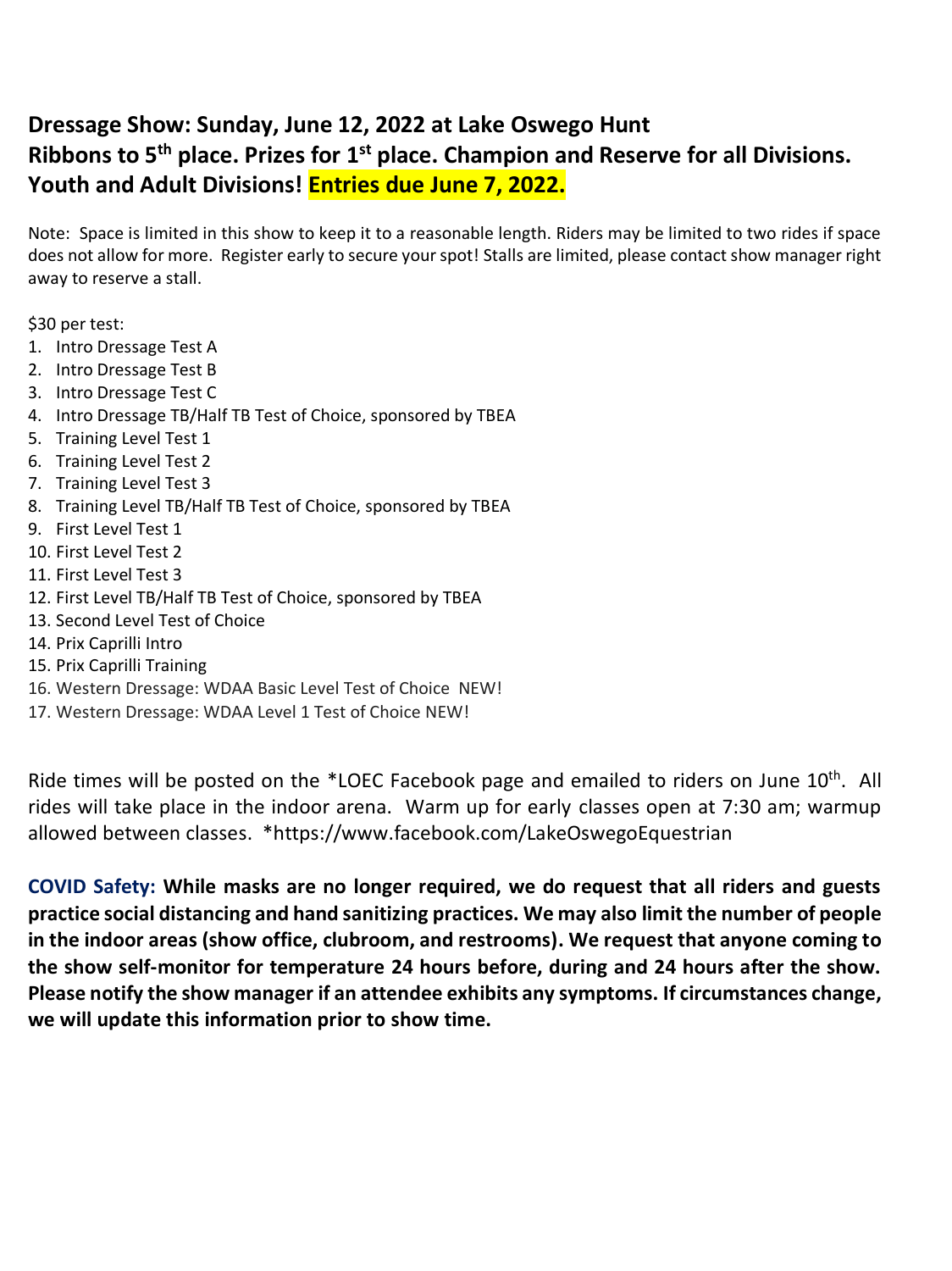### **EMERGENCY MEDICAL RELEASE FORM:**

*(to be completed by all riders, or rider's guardian/parent for juniors)*

\_\_\_\_\_\_\_\_\_\_\_\_\_\_\_\_\_\_\_\_\_\_\_\_\_\_\_\_\_\_\_\_\_\_\_\_\_\_\_\_\_\_\_\_\_\_\_\_\_\_\_\_\_

If emergency care is required for (rider:) let under the same in conjunction with a LOEC event and if normal permission is not available in a timely manner, the undersigned authorizes appropriate emergency medical care as deemed necessary by emergency medical personnel.

| <b>Emergency Contact During Show Hours:</b>                                       |  |
|-----------------------------------------------------------------------------------|--|
|                                                                                   |  |
| Phone: ________________                                                           |  |
|                                                                                   |  |
|                                                                                   |  |
|                                                                                   |  |
|                                                                                   |  |
|                                                                                   |  |
| Competitor is taking the following medication: __________________________________ |  |
|                                                                                   |  |
| Rider Signature (parent or guardian must sign for riders under 18):               |  |

Date: \_\_\_\_\_\_\_\_\_\_\_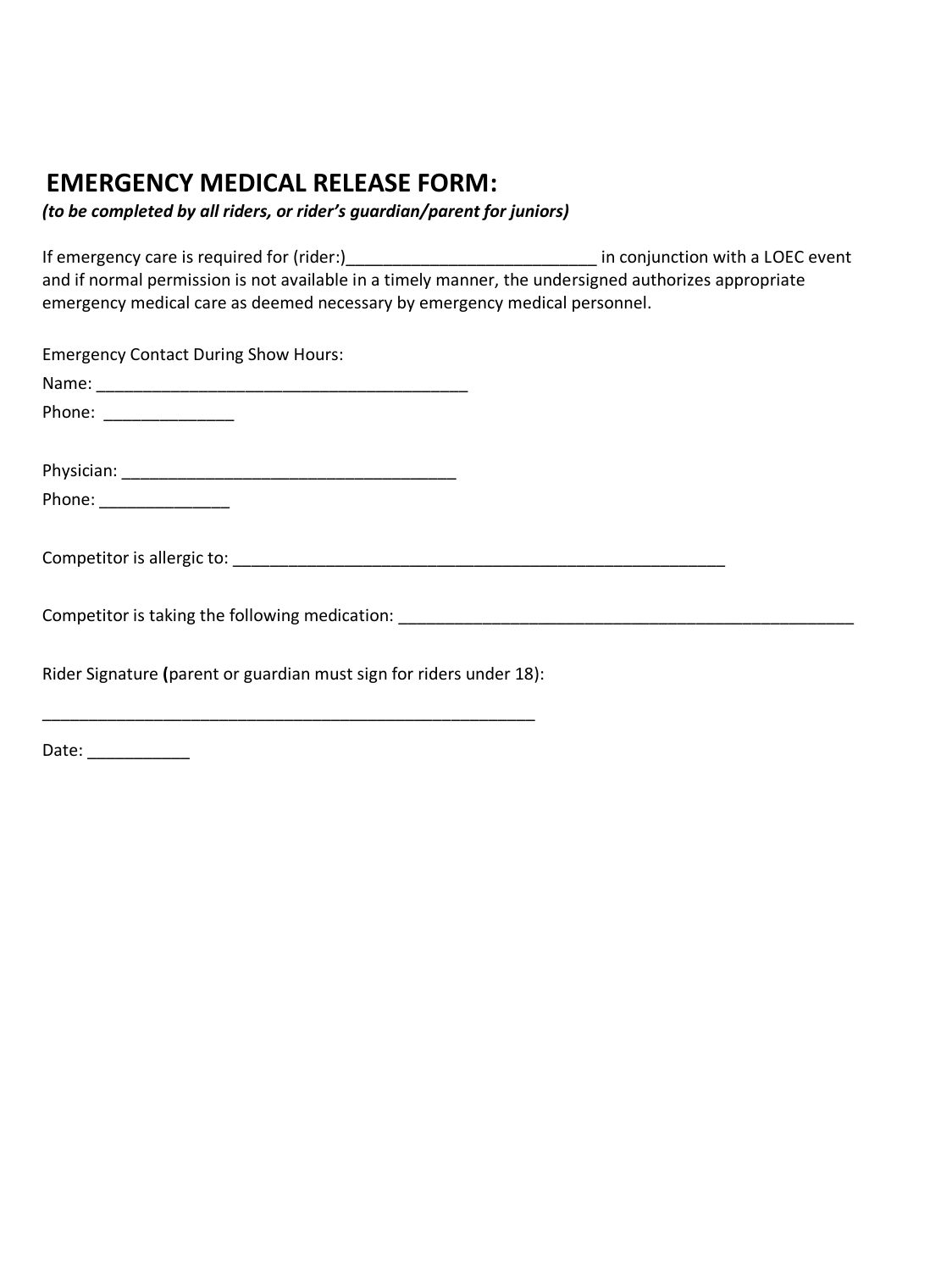| <b>Office Use:</b><br>Paid \$ | <u>OFFICE USE ONLY</u> |
|-------------------------------|------------------------|
| $Check \#$<br>Amount due      | or Cash                |

#### **ENTRY FORM: LOEC Dressage Show June 12, 2022 (entries due June 7, 2022)** Due: \$\_\_\_\_\_\_\_\_\_ **RIDER**

| <b>RIDER</b>                                      | <b>TRAINER</b> |
|---------------------------------------------------|----------------|
| Name                                              | Name           |
| Age (if under 18):                                |                |
| Address                                           | Address        |
|                                                   |                |
| Phone                                             | Phone          |
| Email                                             | Email          |
| Signature                                         |                |
| I have read and understand the information below. |                |

| <b>HORSE OWNER:</b>                                                 |            |                                                                                                                                                                                  |     | phone: |                      |                                                                                                                            |  |
|---------------------------------------------------------------------|------------|----------------------------------------------------------------------------------------------------------------------------------------------------------------------------------|-----|--------|----------------------|----------------------------------------------------------------------------------------------------------------------------|--|
| <b>Breed</b><br><b>HORSE</b> (Registered Name if applicable)<br>Age |            |                                                                                                                                                                                  | Sex | НT     | Class/Test of Choice |                                                                                                                            |  |
|                                                                     |            |                                                                                                                                                                                  |     |        |                      |                                                                                                                            |  |
| If applicable:                                                      | LOH Member | TBEA Member                                                                                                                                                                      |     |        |                      |                                                                                                                            |  |
| Class Fee Total                                                     |            | $(530 \text{ per test})$                                                                                                                                                         |     |        |                      |                                                                                                                            |  |
| <b>Stabling</b>                                                     |            | (\$50/day; \$60/overnight (inside stalls) \$45/day; \$55 overnight (portable stalls)<br>Stalls are limited; please contact show manager before signing up or paying for a stall. |     |        |                      |                                                                                                                            |  |
|                                                                     |            | Additional shavings $\sin(510/n)$ outside shavings; stabling fee includes one bag shavings)                                                                                      |     |        |                      |                                                                                                                            |  |
| Office Fee<br>Late Fee                                              | \$10       | (waived for LOH and TBEA members)<br>(\$10 for entries within 6 days of show                                                                                                     |     |        |                      | $\rightarrow$ Late entries and walk-ins: contact us BEFORE coming to assure we have space. Some classes may CLOSE if full. |  |
|                                                                     | TOTAL: \$  |                                                                                                                                                                                  |     |        |                      | Checks or Cash accepted. Make checks payable to LOEC.                                                                      |  |

**Release:** By entering this Competition and signing this entry, and on behalf of myself and my principals, representatives, employees and agents, I AGREE to release and hold harmless the Competition, LOEC, TBEA, LOH their officials, directors and employees for any and all liability for damage or injury to myself, my horse or any person or property resulting from riding or showing a horse in this Competition, accepting myself the full responsibility for any and all such damage or injury of any kind which may result. I AGREE in consideration for my participation in this Competition to the following: I AGREE that the Competition as used herein includes Competition Management, as well as all of their officials, officers, directors, employees, agents, personnel, volunteers and the venue, Lake Oswego Hunt. I AGREE that I choose to participate voluntarily in the Competition with my horse, as a rider, handler, lessee, owner, agent, coach, trainer, or as a parent or guardian of a junior exhibitor. I am fully aware and acknowledge that horse sports and the Competition involve inherent dangerous risks of accident, loss, and serious bodily injury including but not limited to broken bones, head injuries, trauma, pain, suffering or death ("Harm"). I AGREE to hold harmless and release the Competition from all claims for money damages or otherwise for any Harm to me or my horse and for any Harm of any nature caused by me or my horse to others, even if the Harm arises or results, directly or indirectly, from the negligence of the Competition. I AGREE to expressly assume all risks of Harm to me or my horse, including harm resulting from the negligence of the Competition. I AGREE to indemnify (that is, to pay any losses, damages, or costs incurred by) the Competition and to hold them harmless with respect to claims for Harm to me or my horse, and for claims made by others for any harm caused by me or my horse while at the Competition. I ACKNOWLEDGE that no protective equipment can guard against all injuries. If I am a parent or guardian of a junior exhibitor, I consent to the child's participation and I AGREE to all of the above provisions and I AGREE to assume all of the obligations of this Release on the child's behalf. I represent that I have the requisite training, coaching and abilities to safely compete in this Competition.

**Signature \_\_\_\_\_\_\_\_\_\_\_\_\_\_\_\_\_\_\_\_\_\_\_\_\_\_\_\_\_\_\_\_\_\_\_\_\_\_\_\_\_\_\_\_\_\_\_\_\_\_\_\_\_ Date\_\_\_\_\_\_\_\_\_\_\_\_\_\_\_\_**

Questions? Please contact show manager Jennifer Ferro at jennifer ferro@yahoo.com Entries can be emailed or mailed to: Jennifer Ferro 1119 SE 168<sup>th</sup> Ave, Portland, OR 97233